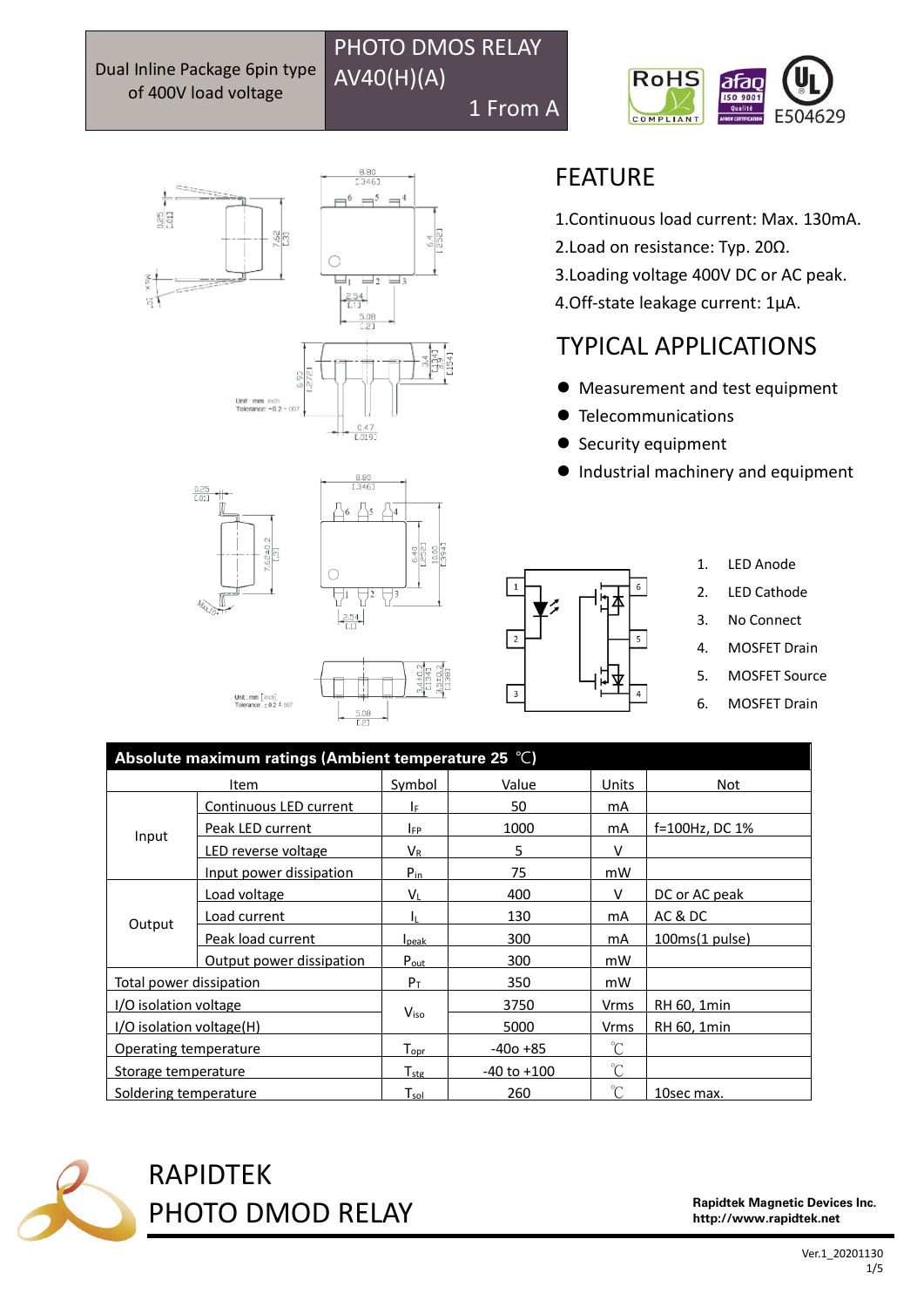| Electrical specifications (Ambient temperature 25 $°C$ ) |                           |                             |                 |      |         |           |                              |  |
|----------------------------------------------------------|---------------------------|-----------------------------|-----------------|------|---------|-----------|------------------------------|--|
|                                                          | Symbol                    | Min.                        | Typ.            | Max. | Units   | Condition |                              |  |
| Input                                                    | LED foreward voltage      | Vғ.                         |                 | 1.2  | $1.5\,$ | V         | $l_F = 10mA$                 |  |
|                                                          | Operating LED current     | <b>I</b> Fon                |                 | 0.8  | 5.0     | mA        |                              |  |
|                                                          | Recover LED current       | <b>I</b> Foff               | 0.1             | 0.35 |         | mA        |                              |  |
|                                                          | Recover LED voltage       | $V_{\text{Foff}}$           | 0.5             |      |         | ٧         |                              |  |
| Output                                                   | On resistance             | $R_{on}$                    |                 | 20.0 | 30.0    | Ω         | $I_F = 10mA$ , $I_L = 100mA$ |  |
|                                                          | Off-state leakage current | <b>I</b> leak               |                 |      | 1.0     | ЦA        | $V_L$ =Rating                |  |
|                                                          | Output capacitance        | $C_{\text{out}}$            |                 | 45   |         | рF        | $V_L = 0V$ , f=1MHz          |  |
| Trasmission                                              | Turn on time              | $T_{on}$                    |                 | 0.23 | 0.5     | ms        | $I_F = 10mA.$ $I_I = 100mA$  |  |
|                                                          | Turn off time             | $\mathsf{T}_{\mathsf{off}}$ |                 | 0.05 | 0.2     | ms        |                              |  |
| Coupled                                                  | I/O isolation resistance  | $R_{I/O}$                   | 10 <sup>9</sup> |      |         | Ω         | <b>DC 500V</b>               |  |
|                                                          | I/O capacitance           | C <sub>I/O</sub>            |                 | 0.8  | 1.5     | рF        | $f = 1MHz$                   |  |

### 1 Form A Photo Relay

| <b>Circuit connections</b> |                                                                                                                            |         |  |  |
|----------------------------|----------------------------------------------------------------------------------------------------------------------------|---------|--|--|
| Item                       | Circuit                                                                                                                    | Remark  |  |  |
| A Connections              | Load<br>6<br>AC & DC<br>≹<br>3<br>4                                                                                        | AC & DC |  |  |
| <b>B</b> Connections       | $\sqrt{6}$<br>Load<br>5<br>DC<br>⋛<br>$\overline{3}$<br>$\sqrt{4}$<br>$\sqrt{6}$<br>Load<br>≸<br>DC<br>$\overline{3}$<br>4 | DC only |  |  |
| C Connections              | Load<br>6<br>5 <sub>5</sub><br>DC<br>$\overline{3}$<br>$\sqrt{4}$                                                          | DC only |  |  |



# RAPIDTEK PHOTO DMOD RELAY

Rapidtek Magnetic Devices Inc. http://www.rapidtek.net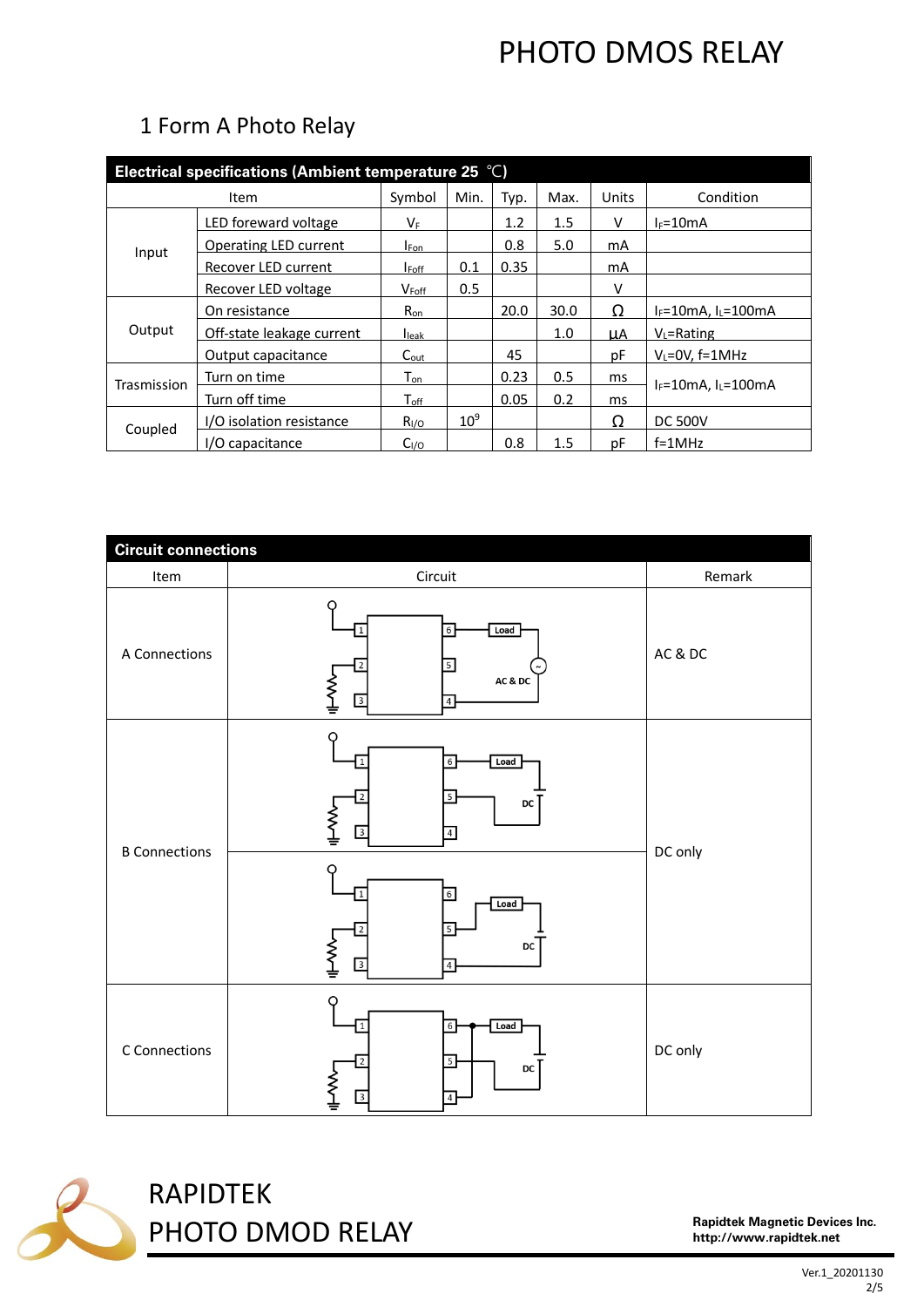### 1 Form A Photo Relay

### Reference data



4 esistabce  $( \alpha )$ 2 ā f  $\sim$  $\overline{20}$  $40$ 60 85  $100$  $-40$  $\overline{0}$ ī Ambient tempe rature (c)





Turn off time vs. Ambient temperature LED operate current vs. Ambient temperature LED turn off current vs. Ambient temperature





LED forward voltage vs. Ambient



Voltage vs. current characteristics of output at

Current, A 5 4 Off state leakage current vs. Load voltage



MOS portion

ν

Lo ad voltage (v)

Applied voltage vs. Output capacitance



characteristics



Rapidtek Magnetic Devices Inc. http://www.rapidtek.net



RAPIDTEK

I ED forward current (mA) 2

 $30$ 

 $0.2$ 

 $\alpha$ 

PHOTO DMOD RELAY

LED forward current vs. Turn on time LED forward current vs. Turn off time

 $\mathbb O$ 

 $\widehat{\underline{\mathbf{g}}}^{0}$ 

 $\frac{1}{6}$  $\frac{1}{2}$   $\overline{0}$  $0.1$ 



 $20$ 

10

Ver.1\_20201130 3/5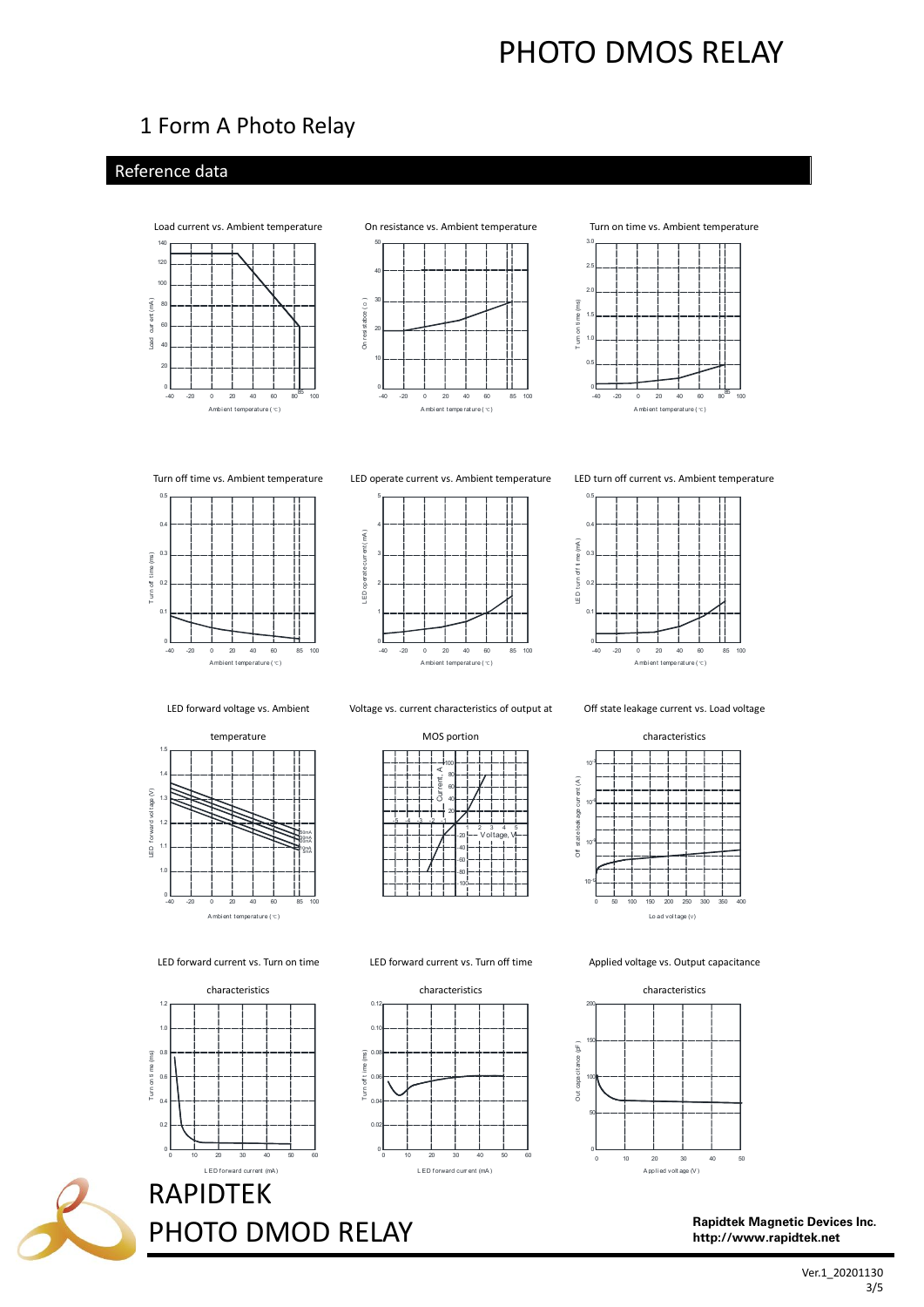### 1 Form A Photo Relay



|               | $B_0$ (mm)    | $F_0$ (mm)    | $W_0$ (mm)   |
|---------------|---------------|---------------|--------------|
| Specification | $9.4 \pm 0.1$ | $7.5 \pm 0.1$ | $16 \pm 0.1$ |

|                  |              | Part No.            | Packing quantity |                          |  |
|------------------|--------------|---------------------|------------------|--------------------------|--|
| Package          | Tube packing | Tape & Reel packing | Tube             | Tape & Rell              |  |
| DPI <sub>6</sub> | AV40(H)      |                     |                  | $\overline{\phantom{0}}$ |  |
| SMD <sub>6</sub> | AV40(H)A     | AV40(H)A-R1         | 50pcs/1tube      | $1000$ pcs               |  |

\*H:Option



Rapidtek Magnetic Devices Inc. http://www.rapidtek.net